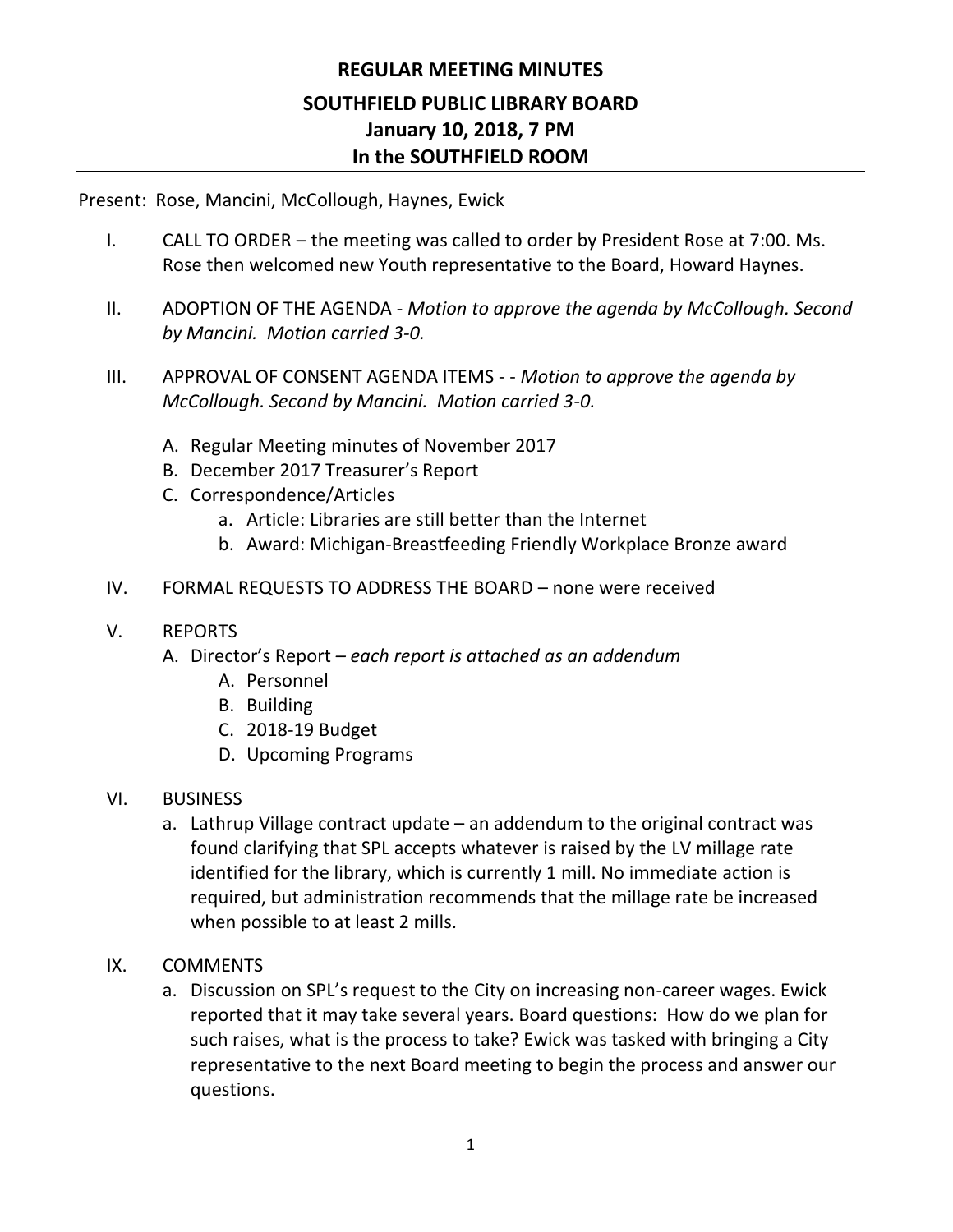#### **REGULAR MEETING MINUTES**

X. ADJOURNMENT - Mancini moved to adjourn the meeting at 8:12. Second by McCollough. Motion carried 3-0.

# **ADDENDUM A: Director's Personnel Report for January 2018**

Personnel update: Hiring continues to play a large role in Administration's time as SPL seeks to replace retiring personnel and expand in preparation for expansion of hours.

## **Recent/in process hires:**

- o Outreach Intern Chris Wisswell
- o Adult Intern Heather Rochon
- o Youth Intern Lisa Burns
- $\circ$  Librarian 1 Jim Kreuger
- o Library Services Aide Claire Cole

## **Positions currently being posted as open:** *(both are open to outside individuals)*

- o Youth Division Coordinator (Librarian 4)
- o Adult Services Librarian 1

## **Positions yet to be posted:**

- o Technical Services Librarian 3
- o ILS Librarian 2
- o Adult Librarian 2

Also: several non-career positions are being filled when possible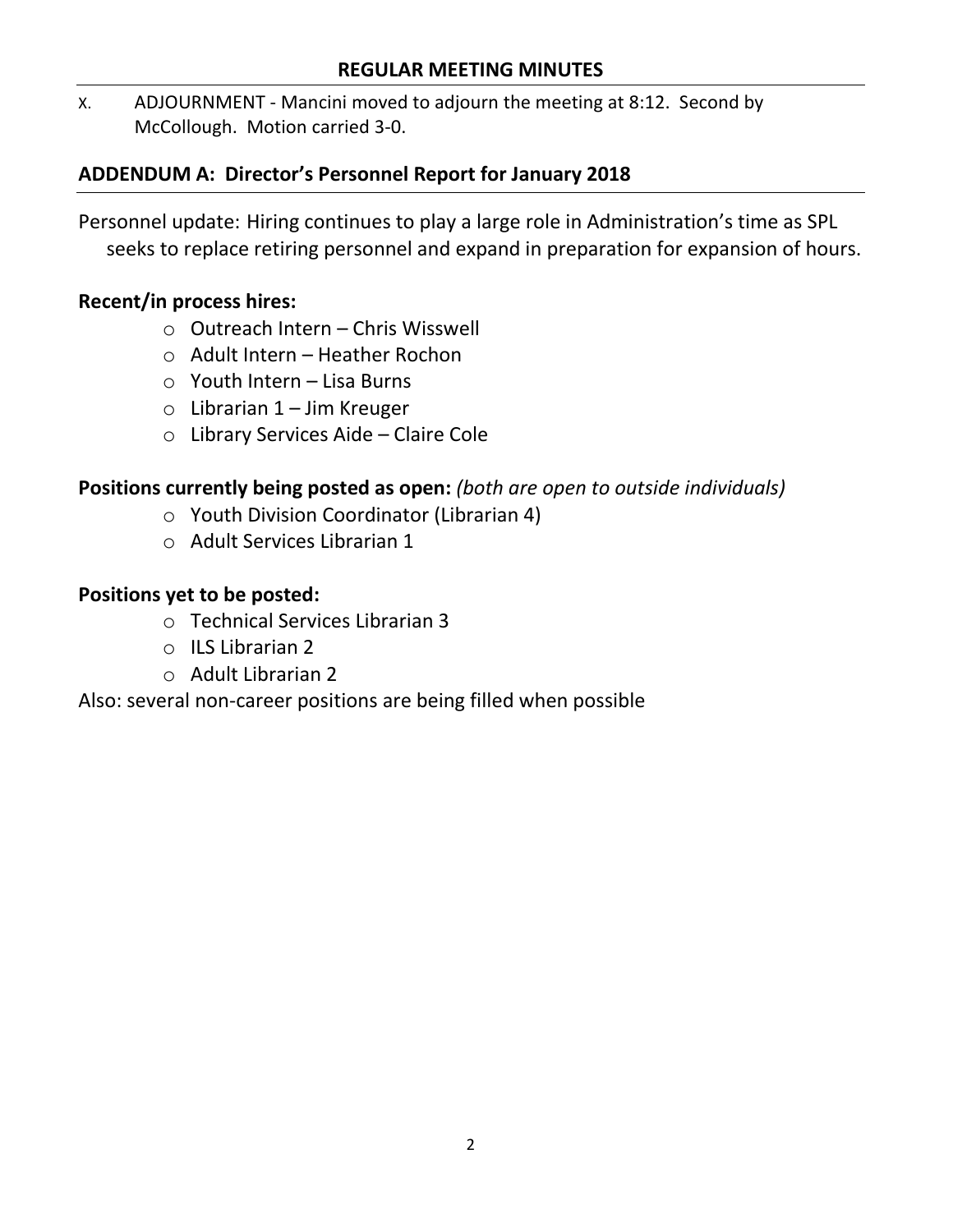# **ADDENDUM B: Director's Building Report for January 2018**

Projects in process right now:

- **Lights out on 2nd Floor**  due to an electrical problem, we have been operating without the overhead lights for about a week.
- **Window repair & replacement** project Lansing Glass was onsite 1-9-18 and took measurements to order windows. They also were shown areas where water is leaking. Will return when the windows are in and will do leak repairs at that time.
- **Leaks** CEI Roofing was onsite 1-9-18 and reviewed areas of leaks. Most of the areas are not due to roof leaks but they are working on those which are…
- **Exterior security lighting** upgrade in process; waiting for additional lights to come in but the bulk of the project is complete.
- **Teen Lighting** project complete!
- **Fountain** Mayor Siver is working with the gentleman who funded the Boulders project at Carpenter Lake to create a different type of fountain with a stream-like setting and waterfall. This could reduce costs completely or at least a great deal.
- **Storytime Room**  Costs on this project are prohibitive, so we are scaling back the work requests and will arrive at a cost where the room is updated with new carpet & additional lighting without the complete renovation.

Upcoming projects:

- **Carpet**  Looking at replacing carpeting in several public areas of the Youth Room.
- **Audio/Visual upgrade**  this will require a request for bids through purchasing (one is about done) and will involve replacing all the meeting room AV equipment (projectors, screens, microphones, etc.) it is much needed.
- **Fire Panel** City Facilities has agreed to work with National Time & Signal to upgrade our fire panel.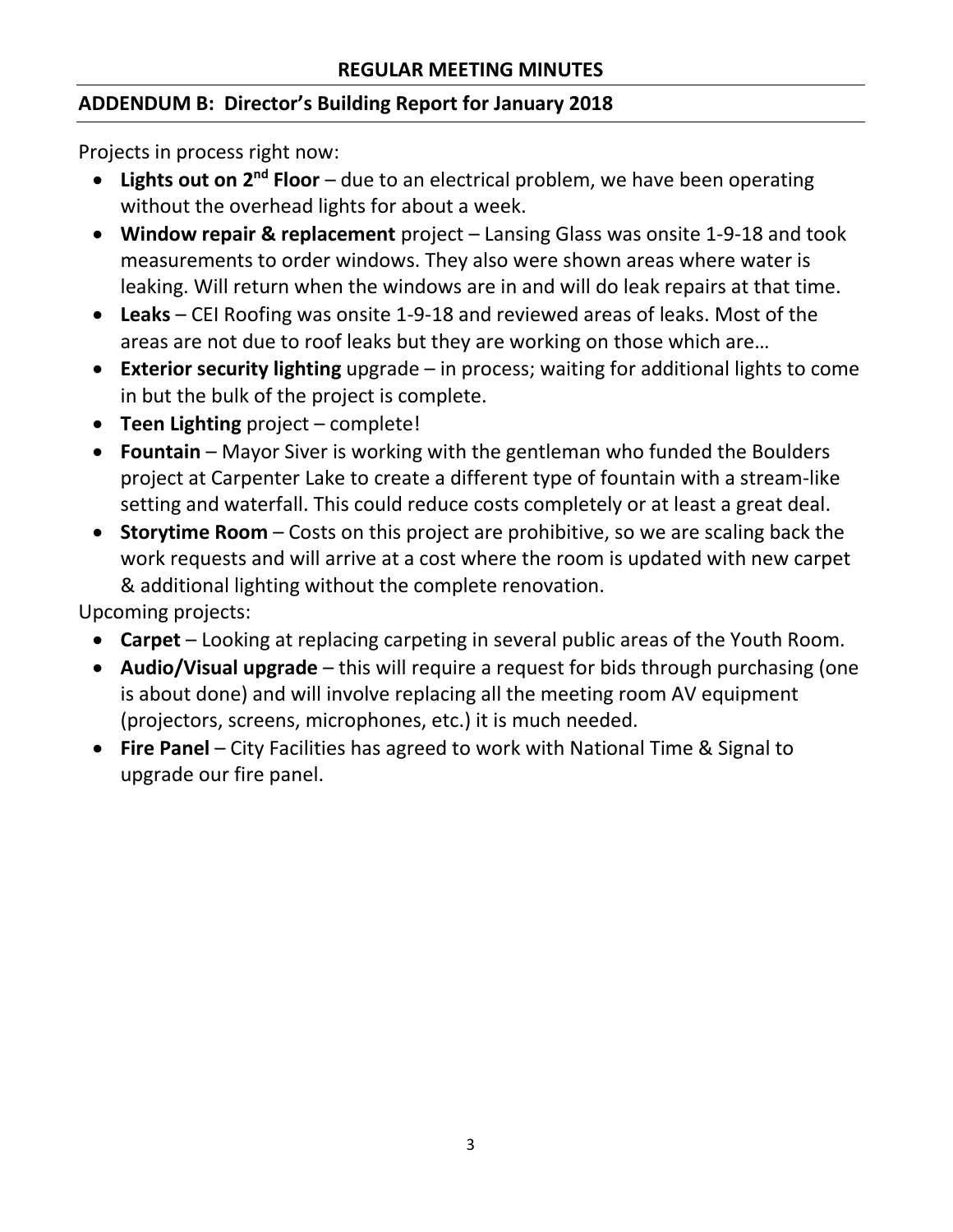## **ADDENDUM C: Director's 2019 Budget Report**

| <b>Account</b>                      | <b>Account Title</b>            | 2018 Adopted |             | Proposed 2019 |           |                           |                 |
|-------------------------------------|---------------------------------|--------------|-------------|---------------|-----------|---------------------------|-----------------|
|                                     |                                 |              |             |               |           |                           |                 |
| <b>Supplies</b>                     |                                 |              |             |               |           |                           |                 |
| 27270                               | <b>Office Supplies</b>          | \$           | 15,000      | \$            | 15,000    |                           |                 |
| 27280                               | Copy Supplies                   | \$           | 6,500       | \$            | 4,700     |                           |                 |
| 27300                               | Postage                         | \$           | 8,000       | \$            | 6,000     |                           |                 |
| 27400                               | <b>Operating Supplies</b>       | \$           | 151,776     | \$            | 139,513   |                           |                 |
|                                     | <b>Total Supplies</b>           | \$           | 181,276     | \$            | 165,213   |                           |                 |
| <b>Other Services &amp; Charges</b> |                                 |              |             |               |           |                           |                 |
| 38015                               | <b>Investment Advisor Fees</b>  | \$           | 2,574       | \$            | 2,574     | <b>Estimated Revenue</b>  |                 |
| 38020                               | <b>Audit Fees</b>               | \$           | 13,343      | \$            | 13,343    |                           |                 |
| 38030                               | <b>Computer Services</b>        | \$           | 129,346     | \$            | 104,135   | Prop. Taxes               | \$<br>6,904,080 |
| 38180                               | Contractual/Professional        | \$           | 180,350     | \$            | 177,516   | <b>State Funds</b>        | \$<br>50,000    |
|                                     |                                 |              |             |               |           | Contract                  |                 |
| 38500                               | Telephone                       | \$           | 14,790      | \$            | 14,790    | income                    | \$<br>119,938   |
| 38600                               | Travel (mileage)                | \$           | 2,070       | \$            | 1,650     | <b>Copier Fees</b>        | \$<br>45,000    |
| 38800                               | <b>Community Promotion</b>      | \$           | 5,500       | \$            | 6,000     | <b>Overdue Fines</b>      | \$<br>50,000    |
| 39000                               | Printing & Advertising          | \$           | 9,200       | \$            | 15,700    | <b>Penal Fines</b>        | \$<br>150,000   |
| 39100                               | <b>Insurance &amp; Bonds</b>    | \$           | 134,061     | \$            | 134,061   | Investement<br><b>FMV</b> | \$<br>80,962    |
| 39300                               | Repairs & Maintenance           | \$           | 124,500     | \$            | 126,700   | Gain/Loss                 | \$              |
| 39350                               | <b>Facilities Charges</b>       | \$           | 844,006     | \$            | 844,006   | Reimbursables             | \$<br>40,000    |
| 39560                               | Other Expense                   | \$           | 6,850       | \$            | 7,750     | <b>Fund Balance</b>       | \$              |
| 39561                               | Reimb-Reimb                     | \$           | 121,756     | \$            | 121,756   | Other<br>Revenue          | \$              |
| 39580                               | Membership Dues                 | \$           | 8,000       | \$            | 8,000     | <b>Total</b>              | \$<br>7,439,980 |
| 39600                               | <b>Education &amp; Training</b> | \$           | 20,000      | \$            | 20,000    |                           |                 |
| 39640                               | <b>Refunds &amp; Rebates</b>    | \$           | 25,000      | \$            | 25,000    |                           |                 |
|                                     |                                 |              |             |               |           |                           |                 |
|                                     | <b>Total Other Services</b>     |              | \$1,641,346 | Ş             | 1,622,981 |                           |                 |
| <b>Capital</b>                      |                                 |              |             |               |           |                           |                 |
| 49770                               | <b>Equipment Purchases</b>      | \$           | 20,000      | \$            | 10,000    |                           |                 |
| 49773                               | Computer Software               | \$           | 30,424      | \$            | 35,000    |                           |                 |
| 49780                               | Books, Tapes, Etc.              | \$           | 410,650     | \$            | 426,800   |                           |                 |
|                                     | <b>Total Capital</b>            | \$           | 461,074     | \$            | 471,800   |                           |                 |
| <b>Debt</b>                         |                                 |              |             |               |           |                           |                 |
| 59910                               | <b>Loan Principal</b>           | \$           | 1,175,000   | \$            | 1,230,000 |                           |                 |
| 59950                               | Loan Interest                   | \$           | 861,200     | \$            | 802,450   |                           |                 |
|                                     | <b>Total Debt</b>               |              | \$2,036,200 | \$            | 2,032,450 |                           |                 |